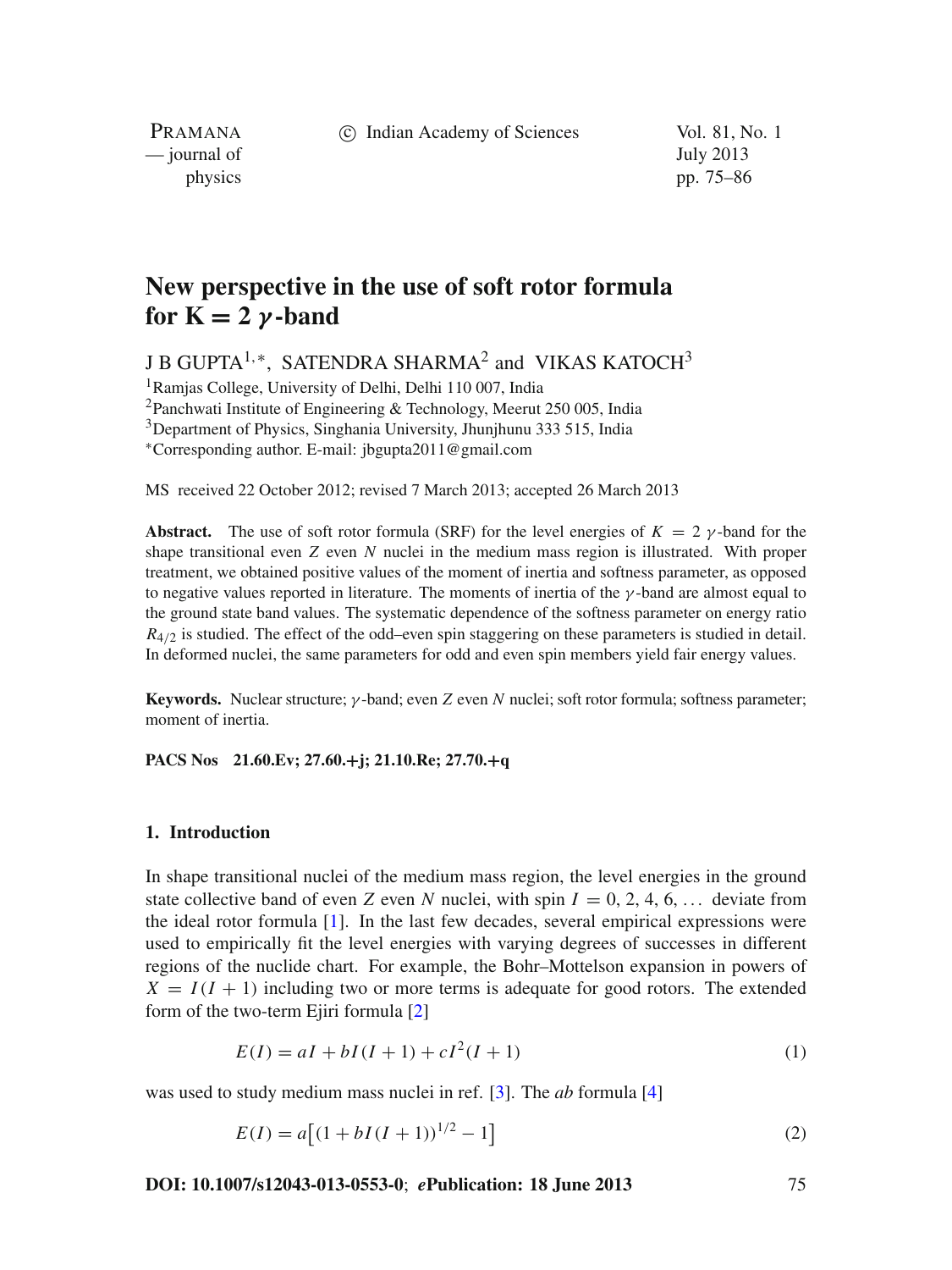was also used for transitional nuclei. Recently, the soft rotor formula (SRF) [\[5](#page-11-2)]

<span id="page-1-0"></span>
$$
E(I) = \frac{\hbar^2 I(I+1)}{2\theta_0 (1 + \sigma I)}\tag{3}
$$

based on the concept of increase of moment of inertia (MoI)  $\theta_I$  with increasing spin *I*, due to centrifugal stretching and coriolis antipairing effects, was found equally successful [\[5](#page-11-2)[,6\]](#page-11-3). For high spins, the variable moment of inertia (VMI) model expression [\[7](#page-11-4)]

<span id="page-1-1"></span>
$$
E(I) = \frac{\hbar^2 I (I+1)}{2\theta_I} + \frac{C(\theta_I - \theta_0)^2}{2}
$$
 (4)

is often used, where  $\theta_I$  and  $\theta_0$  are the moment of inertia at spin *I* and ground state ( $I = 0$ ) and  $C$  is the stiffness parameter. A combination of eqs  $(3)$  and  $(4)$ , called the VMINS3 model, provided a simpler procedure [\[8\]](#page-11-5) to solve the VMI equation for the ground state band. It was found useful for ground band of all nuclei [\[8\]](#page-11-5), especially if the softness parameter  $\sigma$  is small (<1).

However, studies are very limited in the empirical evaluation of the level energies of  $K = 2 \gamma$ -band of the shape transitional nuclei. In these bands, one often notices the odd– even spin staggering [\[9](#page-11-6)[,10\]](#page-11-7). The band mixing interaction pushes the even spin members in  $\gamma$ -band relative to the odd spin members, due to the interaction with even spin members of the ground band [\[11](#page-11-8)]. Hence, the even spin members have to be treated separately, or an additional term, to take this effect into account, is employed  $[1,12]$  $[1,12]$ .

As in most cases only the level energies of up to  $I = 8$  or 10 are available and the energy of the band head has to be accounted for, a two-parameter formula is better suited for the study of  $\gamma$ -band. The SRF eq. [\(3\)](#page-1-0) involves the softness parameter  $\sigma$  of the nuclear core and the moment of inertia  $\theta_0$ , which are useful attributes of a collective band.

The SRF formula was used to evaluate the MoI and the softness parameter of the γ-band in ref. [\[13](#page-11-10)]. However, both positive and negative values of  $\sigma$  and  $\theta_0$  were obtained in the isotopes of Ru, Pd, Xe, Ba, Gd and Dy. It is difficult to justify the negative values of the MoI. Also, large values of the softness parameter ( $|\sigma| \gg 1$ ) were obtained. The softness parameter in SRF is only a perturbation correction for the spin dependence of MoI [\[5\]](#page-11-2). So  $\sigma < 1$  is expected and should be positive.

In the present work, we resolve the anomaly of negative  $\theta_0$  and the negative softness parameter  $\sigma$ . We show that with proper application of SRF expression (eq. [\(3\)](#page-1-0)), one can obtain reasonable positive values of  $\sigma$  and  $\theta_0$ . Also, SRF MoI for  $\gamma$ -band in our treatment is close to the approximate value of MoI given by  $3/[E(3<sub>\gamma</sub>) - E(2<sub>\gamma</sub>)]$  and ground band MoI  $3/E(2_g)$ . Our procedure would be useful for all excited bands. In [§2,](#page-1-2) we describe the details of our method and give the results for a large number of deformed and shape transitional nuclei. In [§3,](#page-9-0) we state the conclusion and provide a discussion.

### <span id="page-1-2"></span>**2. Method and results**

#### 2.1 *Method*

For an excited rotational band, eq. [\(3\)](#page-1-0) for the level energies is modified as

<span id="page-1-3"></span>
$$
E(I) = EK + \frac{[I(I+1)]}{2\theta_0(1+\sigma I)}.
$$
\n(5)

76 *Pramana – J. Phys.***, Vol. 81, No. 1, July 2013**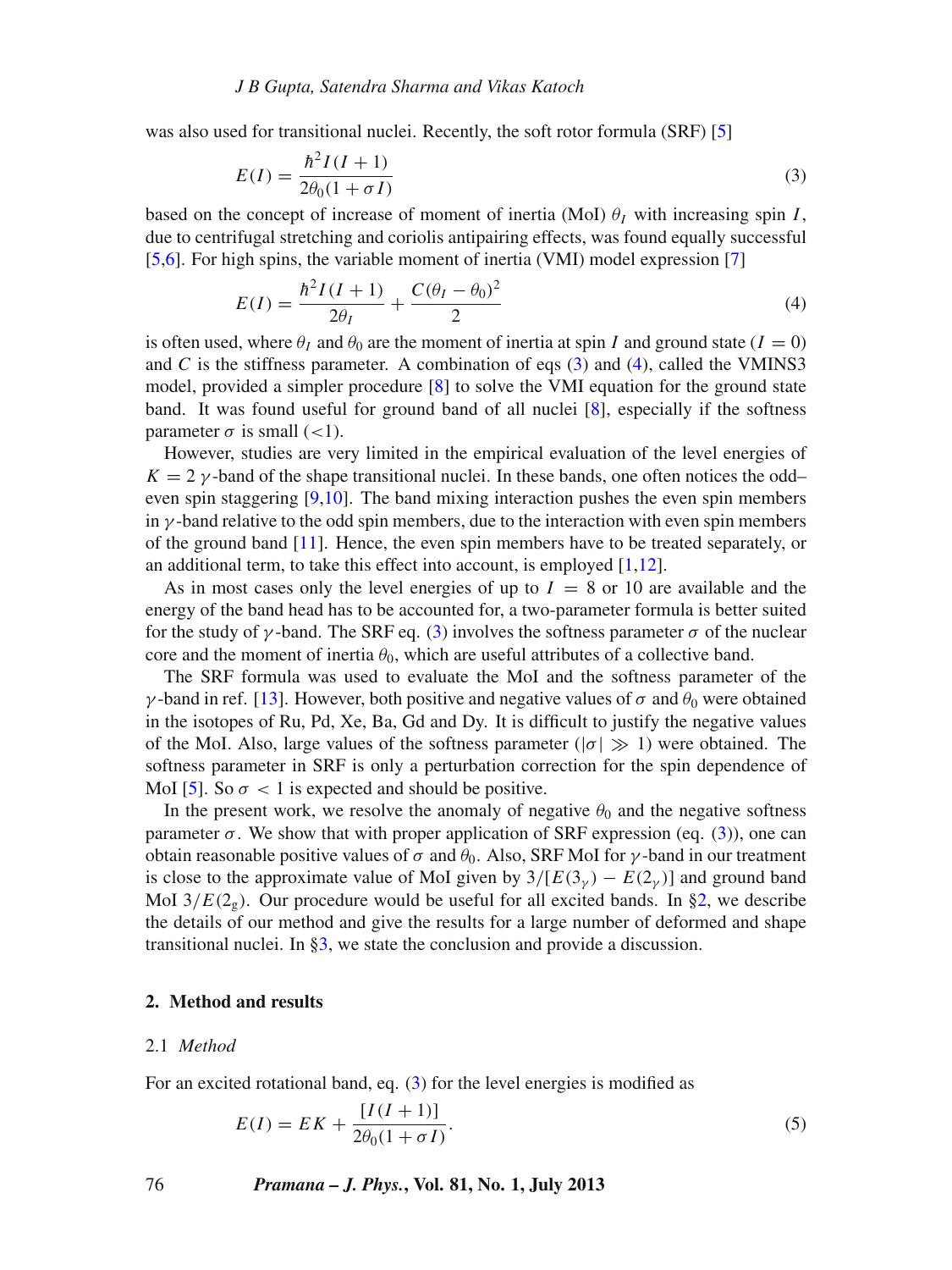To eliminate the constant term *EK*, one needs to employ the subtraction method for determining the two parameters  $\sigma$  and  $\theta_0$ . There is also the problem of odd–even spin staggering. So initially, we used only even spins to determine  $\sigma$  and  $\theta_0$  parameters.

<span id="page-2-1"></span>
$$
E_4 - E_2 = \left(\frac{1}{\theta_0}\right) \left[ \frac{10}{(1+4\sigma)} - \frac{3}{(1+2\sigma)} \right]
$$
 (6a)

$$
E_6 - E_2 = \left(\frac{1}{\theta_0}\right) \left[ \frac{21}{(1 + 6\sigma)} - \frac{3}{(1 + 2\sigma)} \right].
$$
 (6b)

<span id="page-2-0"></span>By dividing eq. [\(6b\)](#page-2-0) by eq. [\(6a\)](#page-2-1),  $\theta_0$  is eliminated. The resulting expression yields a quadratic equation in  $\sigma$ . Then the positive root  $\sigma$  is used to determine  $\theta_0$  from eq. [\(6a\)](#page-2-1). Using these parameters, one can calculate the level energies in eq. (6) and similar expressions for higher spin. To minimize the effect of odd–even spin staggering on the calculation, to start with, we applied our method to the well-deformed nuclei, such as <sup>166</sup>,168Er, 156Gd and 152Sm, which have little or no staggering. This enabled us to use the same  $\theta_0$  and  $\sigma$  for all even and odd spin *I*.

## 2.2 *Results*

The calculated level energies are compared with experimental values [\[14\]](#page-11-11) (upper row) in table [1.](#page-3-0) For <sup>166,168</sup>Er, <sup>156</sup>Dy (*N* = 90), <sup>154,156</sup>Gd (*N* = 92, 90) and <sup>152</sup>Sm (*N* = 90), little or no effect of odd–even spin staggering is seen. All energy values are reproduced equally well. The deviations for odd and even spins lie within the same range. In our method, the energy of  $I = 2, 4, 6$  are reproduced exactly as indicated by open spaces in the middle and third rows. The calculated energies for  $I = 8$ , 10 and  $I = 3$ , 5, 7 are generally close to experiment (few % deviation), (except for  $N = 88$  isotones), indicating the validity of our assumptions. As an alternative, we determined  $\sigma$  and  $\theta_0$  from  $I = 3, 5, 7$  and then evaluated all level energies as above. Similar or better agreement with experiment is obtained.

## 2.3 *Comparison with ground band and rotor model* v*alues*

In a first-order estimate, the rotor model value of MoI for any *K*-band serves as a reference value. For ground band, it is given by  $\theta = 3/E(2<sub>g</sub>)$  and for γ-band by  $\theta = 3/[E(3<sub>γ</sub>) E(2<sub>v</sub>)$ ]. In a global study of the character of  $\gamma$ -bands [\[12](#page-11-9)], it was shown that generally the MoI of the  $\gamma$ -band is almost equal to the ground band MoI of the same nucleus. However, it would be useful to take into account the shape transition of the core and to see the spin dependence of MoI in the  $\gamma$ -band explicitly.

In table [2,](#page-4-0) besides  $\theta$  and  $\sigma$  for the  $\gamma$ -band (columns 4, 5) from SRF, we also list the MoI of ground band  $\theta_{\text{SRF-g}}$  (column 6) using eq. [\(3\)](#page-1-0). Based on ideal axial symmetric rotor, MoI of the ground band  $\theta = 3/E(2_g)$  and the  $\gamma$ -band  $\theta = 3/[E(3_\gamma) - E(2_\gamma)]$  are also listed (columns 7 and 8) for comparison. The other relevant parameters  $R_{4/2} (= E_4/E_2)$  and  $R<sub>v</sub> = E(2<sub>v</sub>)/E(2<sub>s</sub>)$ , determining the character of the nucleus are also listed in table [2.](#page-4-0)

For  $N > 90$  nuclei, the SRF values of  $\theta_0$  for the  $\gamma$ -band (column 4) lie within 3–10% of the ground band MoI  $\theta_{SRF-g}$ . At  $N = 90$ , in Dy, Gd and Sm,  $\theta_0^{SRF}$  for the  $\gamma$ -band differ

*Pramana – J. Phys.***, Vol. 81, No. 1, July 2013** 77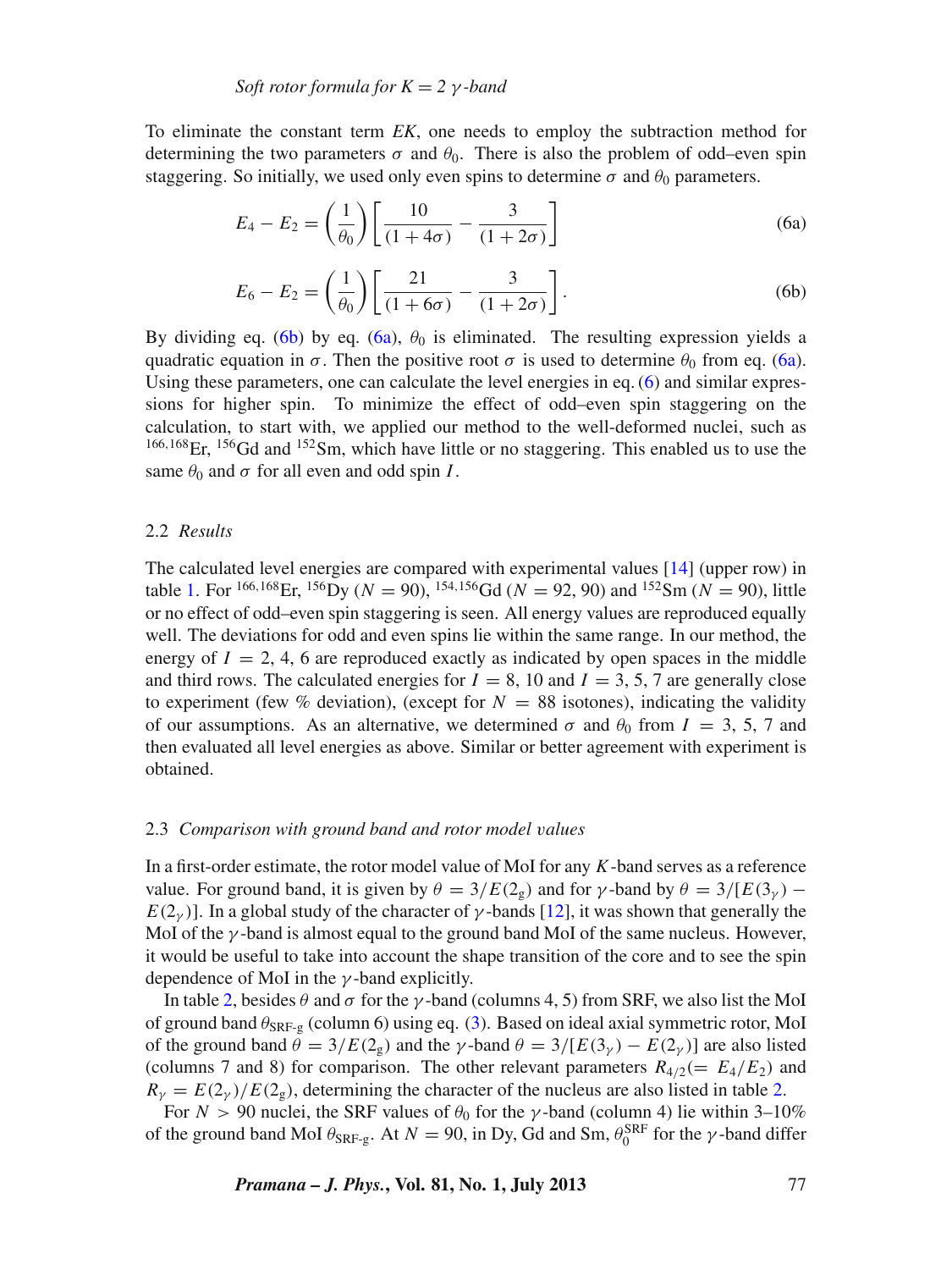<span id="page-3-0"></span>**Table 1.** Level energies (keV) in  $K^{\pi} = 2^{+}\gamma$ -band. Upper row denotes experimental values [\[14](#page-11-11)]. Middle row is for calculated values in keV from SRF. Lower row is the difference between experimental and SRF values. The blank spaces for  $I = 2, 4, 6$ correspond to input values reproduced exactly.

| Z N        |        | $E2_2$ $E3_1$ $E4_2$ $E5_1$ $E6_2$ $E7_1$ $E8_2$ $E9_1$ |                |      |                |      |       |       |       | E10 <sub>2</sub> |
|------------|--------|---------------------------------------------------------|----------------|------|----------------|------|-------|-------|-------|------------------|
|            | 68 100 | 821                                                     | 896            | 995  | 1118           | 1264 | 1433  | 1625  |       | 2070             |
| <b>SRF</b> |        |                                                         | 896            |      | 1118           |      | 1434  | 1626  | 1841  | 2079             |
| Diff.      |        |                                                         | $\overline{0}$ |      | $\overline{0}$ |      | $+1$  | $+1$  |       | $+9$             |
| 68 98      |        | 786                                                     | 859            | 956  | 1075           | 1216 | 1376  | 1556  | 1751  | 1964             |
| <b>SRF</b> |        |                                                         | 859            |      | 1075           |      | 1378  | 1560  | 1762  | 1983             |
| Diff.      |        |                                                         | $\overline{0}$ |      | $\overline{0}$ |      | $+2$  | $+4$  | $+11$ | $+19$            |
| 66 90      |        | 891                                                     | 1022           | 1169 | 1335           | 1525 | 1729  | 1959  | 2192  | 2448             |
| SRF        |        |                                                         | 1017           |      | 1339           |      | 1724  | 1934  | 2153  | 2380             |
| Diff.      |        |                                                         | $-5$           |      | $+4$           |      | $-5$  | $-25$ | $-39$ | $-68$            |
| 64 92      |        | 1154                                                    | 1248           | 1355 | 1506           | 1644 | 1850  | 2011  | 2250  | 2442             |
| SRF        |        |                                                         | 1243           |      | 1490           |      | 1816  | 2004  | 2208  | 2425             |
| Diff.      |        |                                                         | $-5$           |      | $-16$          |      | $-34$ | $-7$  | $-42$ | $-17$            |
| 64 90      |        | 996                                                     | 1128           | 1264 | 1433           | 1607 |       |       |       |                  |
| SRF        |        |                                                         | 1118           |      | 1428           |      |       |       |       |                  |
| Diff.      |        |                                                         | $-10$          |      | $-5$           |      |       |       |       |                  |
| 62 90      |        | 1086                                                    | 1234           | 1372 | 1560           | 1728 | 1946  | 2139  |       |                  |
| SRF        |        |                                                         | 1218           |      | 1543           |      | 1924  | 2129  |       |                  |
| Diff.      |        |                                                         | $-16$          |      | $-17$          |      | $-22$ | $-10$ |       |                  |
| 66 88      |        | 1027                                                    | 1334           | 1442 | 1740           | 1885 | 2183  |       |       |                  |
| SRF        |        |                                                         | 1229           |      | 1662           |      |       |       |       |                  |
| Diff.      |        |                                                         | $-105$         |      | $-78$          |      |       |       |       |                  |
| 64 88      |        | 1109                                                    | 1434           | 1550 | 1862           | 1998 |       |       |       |                  |
| <b>SRF</b> |        |                                                         | 1328           |      | 1774           |      |       |       |       |                  |
| Diff.      |        |                                                         | $-106$         |      | $-88$          |      |       |       |       |                  |

from  $\theta_{\text{SRF-g}}$  (by larger amount), which itself differ from  $\theta_{\text{gsb}}^{\text{RM}}$ . The  $N = 90$  isotones are examples of *X*[\(5\)](#page-1-3) symmetry [\[15](#page-11-12)] and lie at the border of spherical to deformed region. For  $N = 88$  isotones <sup>154</sup>Dy, <sup>152</sup>Gd and for lighter nuclei of Ba, Xe, Pd and Ru, the MoI are small. In a plot of MoI of  $\gamma$ -band vs. ground band (figure [1\)](#page-5-0), the SRF data (from table [2\)](#page-4-0) lie on or near the diagonal. The data points near the middle correspond to  $N = 90$  nuclei. The datum of <sup>152</sup>Sm has the maximum deviation. In figure [2,](#page-5-1) we exhibit the MoI of  $\gamma$ -band (column 8 of table [2\)](#page-4-0) against the ground band MoI  $3/E(2<sub>g</sub>)$ . Again the data points lie on or near the diagonal. The approximate equality of the MoI of  $K = 2$  $\gamma$ -band and the ground band is exhibited in both figures. This confirms the validity of our method.

In figure [3,](#page-6-0) we have illustrated the correlation of the softness parameter  $\sigma$  for the  $K = 2$  $γ$ -band (column 5, table [2\)](#page-4-0) vs.  $σ$  for ground bands of the nuclei studied here. In spite of some scatter, there is a proportionality relation between the *y* and *x* values. The maximum deviation from the diagonal curve is for  $N = 88$  in <sup>152</sup>Gd.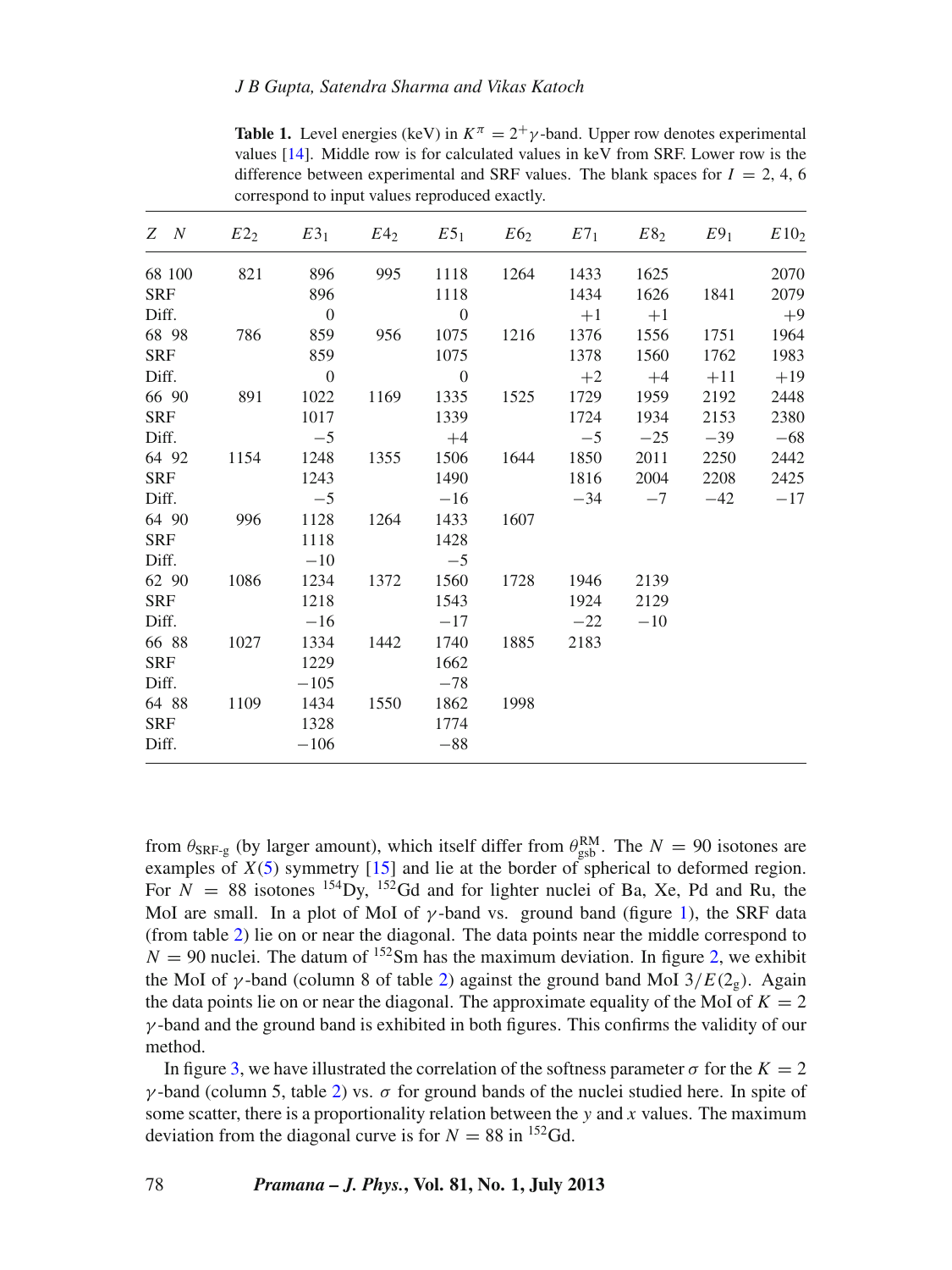<span id="page-4-0"></span>**Table 2.** The softness parameter  $\sigma$  (even), MoI  $\theta_{\gamma$ -band and  $\theta_{SRF-g}$  (MeV<sup>-1</sup>) are from SRF. The rotor model MoI  $\theta_{gsb} = 3/E(2_g)$  for ground band and  $3/[E(3_\gamma) - E(2_\gamma)]$ for *γ*-band are listed for comparison. Rigid rotor energy ratio  $R_\gamma = E(2_\gamma)/E(2_g)$ and staggering index *S*(4) are also listed.

| Z      | $\boldsymbol{N}$ | $R_{4/2}$ | $R_{\gamma}$ | $\theta_{\gamma}$ -band | $\sigma$ (even) $\times$ 10 | $\theta_{\rm SRF-g}$ | $\theta_{\rm gsb}$ | $3/[E(3\gamma) - E(2\gamma)]$ | S(4)    |
|--------|------------------|-----------|--------------|-------------------------|-----------------------------|----------------------|--------------------|-------------------------------|---------|
|        | 68 100           | 3.309     | 10.29        | 39.4                    | 0.046                       | 37.3                 | 37.6               | 38.1                          | 0.30    |
|        | 68 98            | 3.289     | 9.75         | 39.1                    | 0.106                       | 36.8                 | 37.2               | 40.8                          | 0.30    |
|        | 66 90            | 2.933     | 6.46         | 17.3                    | 0.928                       | 18.8                 | 21.8               | 22.8                          | 0.11    |
|        | 64 92            | 3.239     | 12.97        | 29.6                    | 0.368                       | 32.7                 | 33.7               | 32.0                          | 0.15    |
| $[13]$ |                  |           |              | $-4.4$                  | $-1.09$                     |                      |                    |                               |         |
|        | 64 90            | 3.015     | 8.10         | 17.1                    | 1.05                        | 21.8                 | 24.4               | 22.8                          | 0.05    |
|        | 62 90            | 3.009     | 8.917        | 14.8                    | 1.27                        | 22.0                 | 24.6               | 20.3                          | $-0.08$ |
|        | 66 88            | 2.234     | 3.09         | 5.2                     | 4.10                        | 4.5                  | 9.0                | 9.76                          | $-0.60$ |
|        | 64 88            | 2.194     | 3.22         | 3.0                     | 7.40                        | 4.2                  | 8.7                | 9.23                          | $-0.61$ |
|        | 44 58            | 2.329     | 2.32         | 4.3                     | 2.54                        | 3.6                  | 6.3                | 7.2                           | $-0.30$ |
|        | 44 60            | 2.482     | 2.495        | 5.0                     | 2.41                        | 5.5                  | 8.4                | 8.5                           | $-0.25$ |
|        | 44 62            | 2.647     | 2.933        | 6.6                     | 2.01                        | 8.0                  | 11.1               | 10.0                          | $-0.31$ |
|        | 44 64            | 2.746     | 2.922        | 8.3                     | 1.50                        | 10.0                 | 12.4               | 11.2                          | $-0.24$ |
|        | 44 66            | 2.757     | 2.546        | 9.5                     | 1.10                        | 10.0                 | 12.5               | 12.1                          | $-0.09$ |
|        | 44 68            | 2.727     | 2.213        | 10.2                    | 1.00                        | 10.0                 | 12.7               | 13.4                          | $+0.04$ |
|        | 46 64            | 2.465     | 2.178        | 5.1                     | 2.49                        | 5.2                  | 8.0                | 7.5                           | $-0.57$ |
|        | 46 66            | 2.536     | 2.111        | 2.4                     | 6.50                        | 5.9                  | 8.6                | 8.3                           | $-0.27$ |
| 46     | 68               | 2.564     | 2.088        | 3.3                     | 4.29                        | 6.3                  | 9.0                | 13.8                          | $-0.03$ |
| 46     | 70               | 2.580     | 2.167        | 5.0                     | 2.30                        | 6.2                  | 8.8                | 9.1                           | $-0.06$ |
|        | 54 64            | 2.404     | 2.75         | 4.6                     | 3.57                        | 5.5                  | 8.9                | 5.8                           | $-1.08$ |
| 54     | 66               | 2.472     | 2.717        | 5.2                     | 2.87                        | 6.1                  | 9.3                | 7.6                           | $-0.83$ |
|        | 54 68            | 2.502     | 2.545        | 6.1                     | 2.01                        | 6.0                  | 9.1                | 8.1                           | $-0.55$ |
| 54     | 70               | 2.483     | 2.39         | 6.2                     | 1.74                        | 5.6                  | 8.5                | 7.5                           | $-0.60$ |
| 54     | 72               | 2.422     | 2.264        | 6.0                     | 1.74                        | 4.8                  | 7.7                | 6.9                           | $-0.69$ |
|        | 54 74            | 2.332     | 2.19         | 3.4                     | 4.03                        | 3.9                  | 6.8                | 6.3                           | $-0.62$ |
| 56     | 68               | 2.834     | 3.80         | 7.9                     | 1.85                        | 10.8                 | 13.1               | 10.3                          | $-0.55$ |
| 56     | 70               | 2.778     | 3.410        | 7.0                     | 2.19                        | 9.4                  | 11.7               | 8.2                           | $-0.99$ |
| 56     | 72               | 2.688     | 3.114        | 6.8                     | 2.08                        | 8.0                  | 10.6               | 6.3                           | $-1.38$ |
|        | 56 74            | 2.524     | 2.540        | 4.4                     | 3.25                        | 5.7                  | 8.4                | 6.62                          | $-0.94$ |

#### 2.4 *Odd–e*v*en staggering index*

A commonly used index of odd–even spin staggering *S*(4) is defined [\[9\]](#page-11-6) as

$$
S(4) = \frac{[E(4_{\gamma}) + E(2_{\gamma}) - 2E(3_{\gamma})]}{E(2_{g})}.
$$
\n(7)

It reflects the displacement of even spin members of  $\gamma$ -band relative to odd spin members. The staggering index *S*(4) is 0.33 for axially symmetric rotor and 1.67 for rigid triaxial rotor. For  $\gamma$ -soft rotor or  $O(6)$ ,  $S(4) = -2.0$  and for spherical vibrator it is = -1.0. The

*Pramana – J. Phys.***, Vol. 81, No. 1, July 2013** 79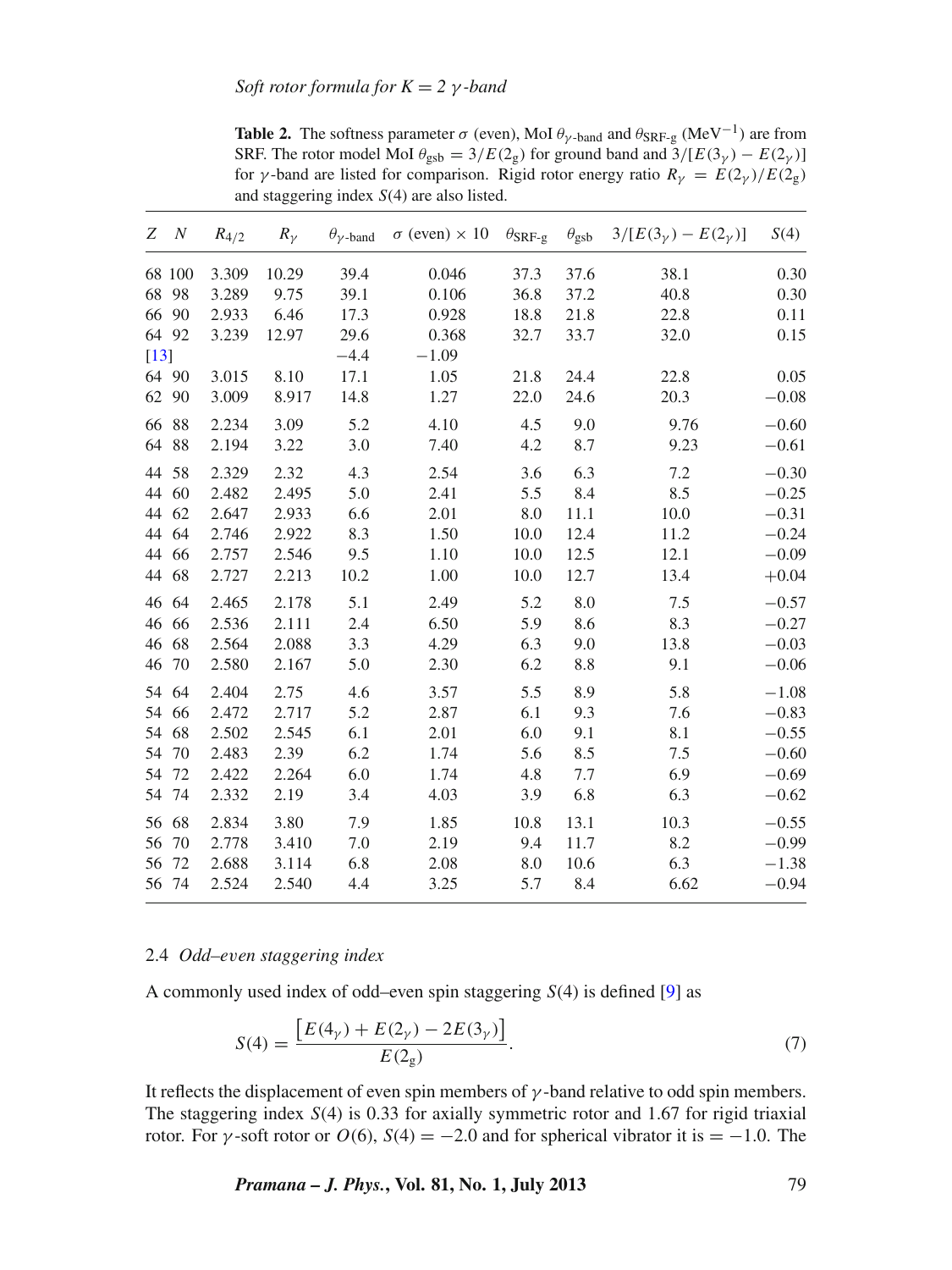<span id="page-5-0"></span>

**Figure 1.** Moment of inertia of  $K = 2 \gamma$ -band vs. ground band using eq. (6) for the nuclei listed in table [2.](#page-4-0)

values of  $S(4)$  for the nuclei studied here are listed in table [2.](#page-4-0) For <sup>166,168</sup>Er and <sup>156</sup>Gd,  $S(4)$ are in the vicinity of axially symmetric deformed rotor value of 0.33. For  $N = 90$  isotones <sup>156</sup>Dy, <sup>154</sup>Gd and <sup>152</sup>Sm, *S*(4) is close to zero. Only at  $N = 88$ , *S*(4) is negative and slightly away from the spherical vibrator value of  $-1.0$ . Ignoring the sign of  $S(4)$ ,  $|S(4)|$ is small for  $N = 90$  or  $N > 90$  Er, Dy, Gd and Sm nuclei. So one may use the same

<span id="page-5-1"></span>

**Figure 2.** The plot of MoI of  $K = 2 \gamma$ -band vs. the MoI of ground band of nuclei listed in table [2](#page-4-0) in rotor model.

#### 80 *Pramana – J. Phys.***, Vol. 81, No. 1, July 2013**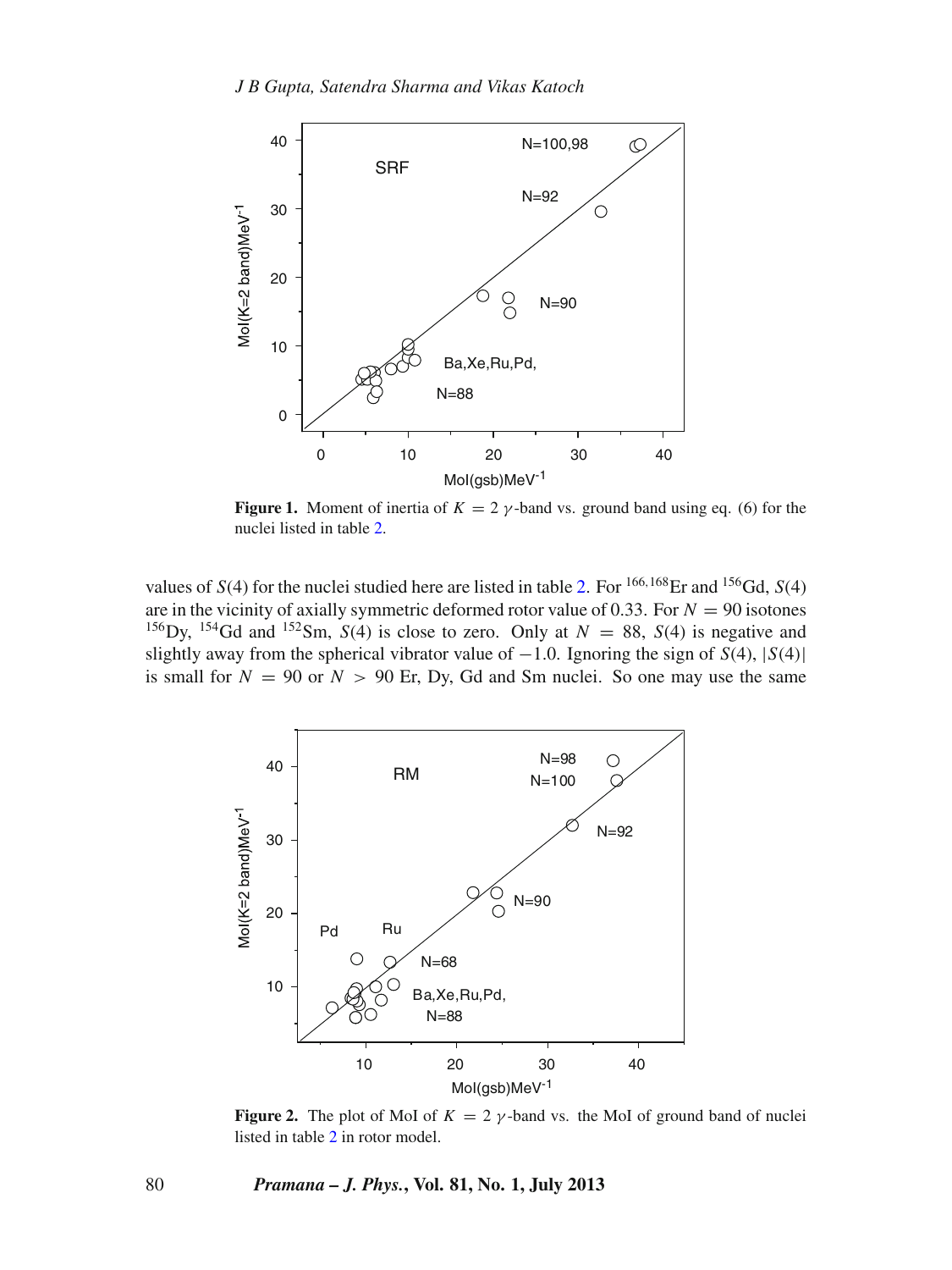*Soft rotor formula for*  $K = 2$  *γ-band* 

<span id="page-6-0"></span>

**Figure 3.** The plot of softness parameter  $\sigma$  ( $K = 2$  band) (table [2\)](#page-4-0) vs.  $\sigma$  (ground band). The values have been multiplied by a factor of 10.

SRF  $\theta_0$  and  $\sigma$  for both odd and even spin levels. At  $N = 88$ ,  $|S(4)| = 0.6$  is relatively larger and greater deviation of SRF value of level energies for odd spin from experiment is expected, as observed for odd spin energies of Dy and Gd with ∼100 keV deviation.

#### 2.5 *Light* ( $N < 82$ ) *nuclei with large*  $\gamma$  *and*  $S(4)$

When  $|S(4)|$  $|S(4)|$  $|S(4)|$  is large, the calculation of the energy of odd, even spin levels has to be done separately. This is a well recognized situation  $[12,13,16]$  $[12,13,16]$  $[12,13,16]$  $[12,13,16]$ . It arises on account of the large triaxiality effect (static or dynamic) on even spin members of the  $\gamma$ -band, which pushes these levels closer to the respective odd spin  $(I + 1)$  levels. Toki and Faessler [\[16\]](#page-11-13) studied this aspect of  $K = 2$  bands in rigid triaxial rotor model and calculated the level energy, quadrupole moment  $(O)$  and transition rates supporting the internal consistency of this separation. They used extended VMI for the energies in  $\gamma$ -band.

In the national nuclear data centre (nndc) tables [\[14\]](#page-11-11) also, in such cases, the odd and even spin members are shown in separate bands. In fact, in some cases the higher odd spin level may even go below the lower spin (even spin) level. Obviously, in such cases, the two bands have to be treated as separate bands for determining energies.

We have extended the calculation to  $N < 82$  nuclei of Xe, Ba, Ru and Pd ( $\gamma > 15°$ ) isotopes. For Ru and Pd isotopes,  $|S(4)| < 0.5$  (table [2\)](#page-4-0). The same parameters for oddeven spin yield fairly good values for Ru and Pd (table [3\)](#page-7-0). The alternative fit to odd spin  $I = 3, 5, 7$  also yields a fair fit to both odd and even spins (see third row in each case).

In Xe and Ba isotopes,  $|S(4)| > 0.5$  (table [2\)](#page-4-0). Here, initially, we discuss the results of SRF for even spin. With  $E(I)$  for  $I = 2, 4, 6$  as input, at  $I = 8$  in Ba and Xe, there is deviation of up to 3%, where a separate fit is required (table [4\)](#page-8-0). Casten and von Brentano [\[17](#page-11-14)] identified the large odd–even staggering in Xe and Ba isotopes and suggested the use of cubic interaction in the treatment of interacting boson model-1 [\[18](#page-11-15)].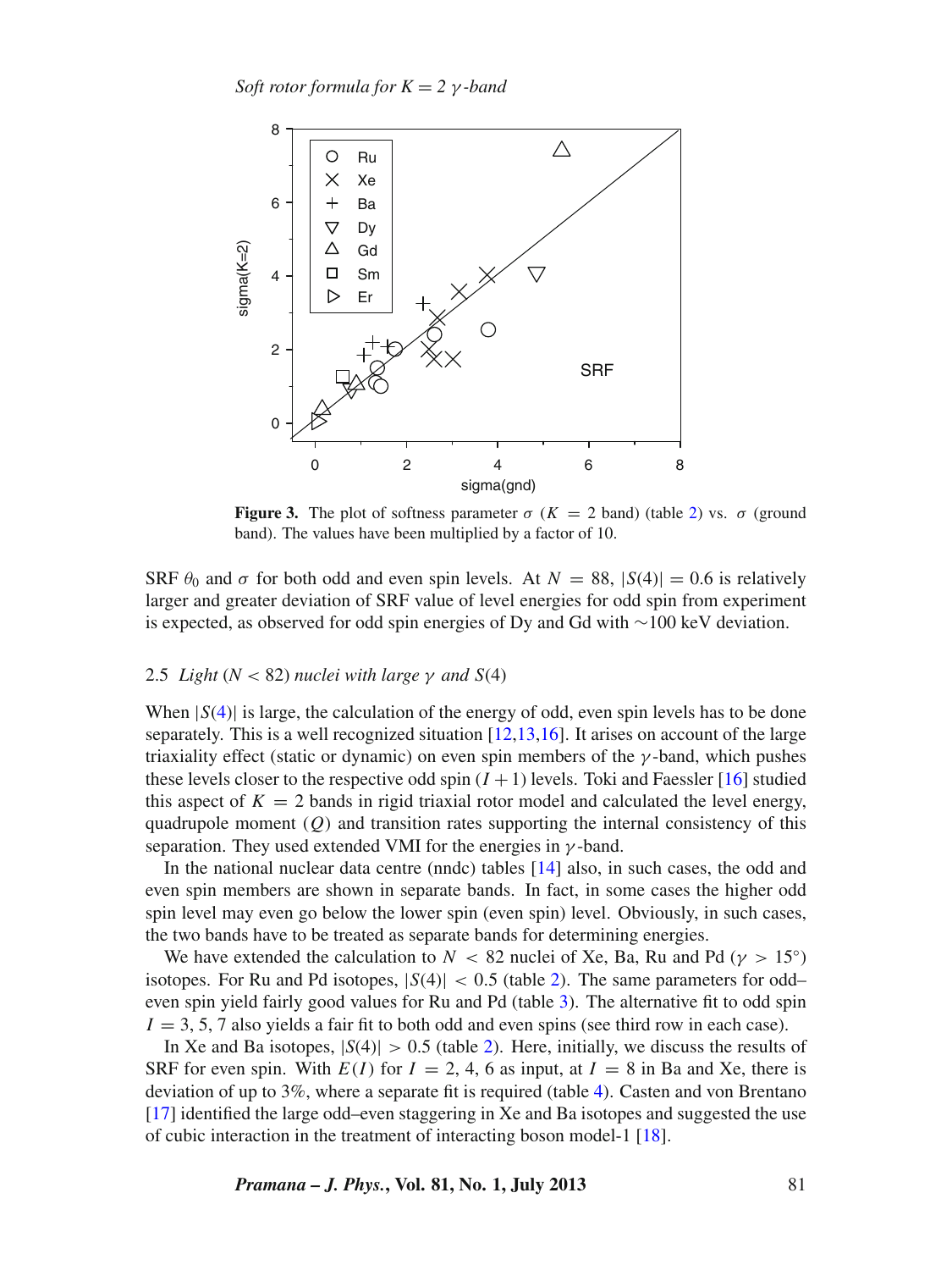<span id="page-7-0"></span>

| Z N   |     | $E2_2$ $E3_1$ |       |      |      |      | $E4_2$ $E5_1$ $E6_2$ $E7_1$ $E8_2$ | E9 <sub>1</sub> | E10 <sub>2</sub> |
|-------|-----|---------------|-------|------|------|------|------------------------------------|-----------------|------------------|
| 44 60 | 893 | 1242          | 1503  | 1872 | 2197 | 2624 | 2848                               |                 |                  |
| Even  |     | 1183          |       | 1843 |      | 2561 | 2933                               |                 |                  |
| Odd   | 893 |               | 1538  |      | 2236 |      | 3032                               |                 |                  |
| 44 62 | 792 | 1092          | 1307  | 1641 | 1908 | 2284 |                                    |                 |                  |
| Even  |     | 1035          |       | 1600 |      | 2227 | 2555                               |                 |                  |
| Odd   | 792 |               | 1351  |      | 1953 |      | 2629                               |                 |                  |
| 44 64 | 708 | 975           | 1183  | 1496 | 1762 | 2133 | 2420                               | 2844            | 3150             |
| Even  |     | 928           |       | 1463 |      | 2076 | 2402                               | 2738            | 3082             |
| Odd   | 708 |               | 1218  |      | 1802 |      | 2483                               | 2850            |                  |
| 44 66 | 613 | 860           | 1084  | 1375 | 1684 | 2021 | 2397                               | 2777            |                  |
| Even  |     | 829           |       | 1372 |      | 2017 | 2367                               |                 |                  |
| Odd   | 613 |               | 1099  |      | 1684 |      | 2382                               | 2763            |                  |
| 44 68 | 524 | 748           | - 981 | 1236 | 1570 | 1841 | 2263                               | 2534            |                  |
| Even  |     | 732           |       | 1262 |      | 1900 | 2248                               |                 |                  |
| Odd   | 524 |               | 975   |      | 1526 |      | 2178                               | 2533            |                  |
| Pd    |     |               |       |      |      |      |                                    |                 |                  |
| 46 62 | 931 | 1335          | 1624  | 2084 | 2259 | 2919 | 2954                               |                 |                  |
| Odd   | 931 |               | 1695  |      | 2493 |      | 3356                               |                 |                  |
| 46 64 | 814 | 1212          | 1398  | 1759 | 1987 |      | 2651                               |                 |                  |
| Even  |     | 1105          |       | 1692 |      | 2282 | 2577                               |                 |                  |
| 46 66 | 737 | 1097          | 1363  |      | 2004 |      |                                    |                 |                  |
| Even  |     | 1047          |       | 1683 |      | 2327 | 2650                               |                 |                  |
| 46 68 | 695 | 1012          | 1320  | 1631 | 1984 | 2290 | 2655                               | 2906            | 3338             |
| Even  |     | 1000          |       | 1649 |      | 2322 | 2664                               | 3007            | 3352             |
| Odd   | 695 |               | 1314  |      | 1957 |      | 2628                               | 2970            |                  |
| 46 70 | 738 | 1066          | 1373  | 1719 | 2101 | 2492 | 2840                               | (3255)          |                  |
| Even  |     | 1039          |       | 1729 |      | 2485 | 2877                               |                 |                  |
| Odd   | 738 |               | 1374  |      | 2093 |      | 2910                               | 3344            |                  |
|       |     |               |       |      |      |      |                                    |                 |                  |

**Table 3.** SRF energies (keV) in Ru and Pd. The upper row is for a fit to  $I = 2, 4, 6$ and the lower row is for a fit to  $I = 3, 5, 7$ . The blank spaces signify input energies of  $I = 2, 4, 6$  reproduced exactly, or of  $I = 3, 5, 7$ .

#### 2.6 *Problem of negati*v*e* σ *and* θ

To resolve the anomaly of negative softness parameter  $\sigma$  and  $\theta$  obtained in the previous study [\[13](#page-11-10)], we have repeated the calculation using the method of [\[13](#page-11-10)]. Here, the *EK* term in eq. [\(5\)](#page-1-3) was ignored and the value of  $\sigma$  was obtained after the cancellation of  $\theta$  by dividing energy  $E(4)$  $E(4)$  by  $E(2)$  and equating it with  $(10/3)[(1+2\sigma)/(1+4\sigma)]$ . This led to the negative  $\theta$  and negative softness parameter  $\sigma$ ; as in [\[13](#page-11-10)]. In <sup>104</sup>Ru,  $\sigma$  is positive (=27) and in  $106$ Ru, it is negative (= −25). Same change of sign is obtained for the MoI (= +0.06 and −0.08 MeV<sup>-1</sup> respectively). For <sup>108</sup>Ru,  $\sigma$  increases to +88 yielding the MoI = +0.025 MeV<sup>-1</sup>. Such large values of softness parameter  $\sigma$  (and small MoI) with wide variations do not correspond to any physical reality of a collective nuclear structure. In fact,  $\sigma$  should be positive and less than one.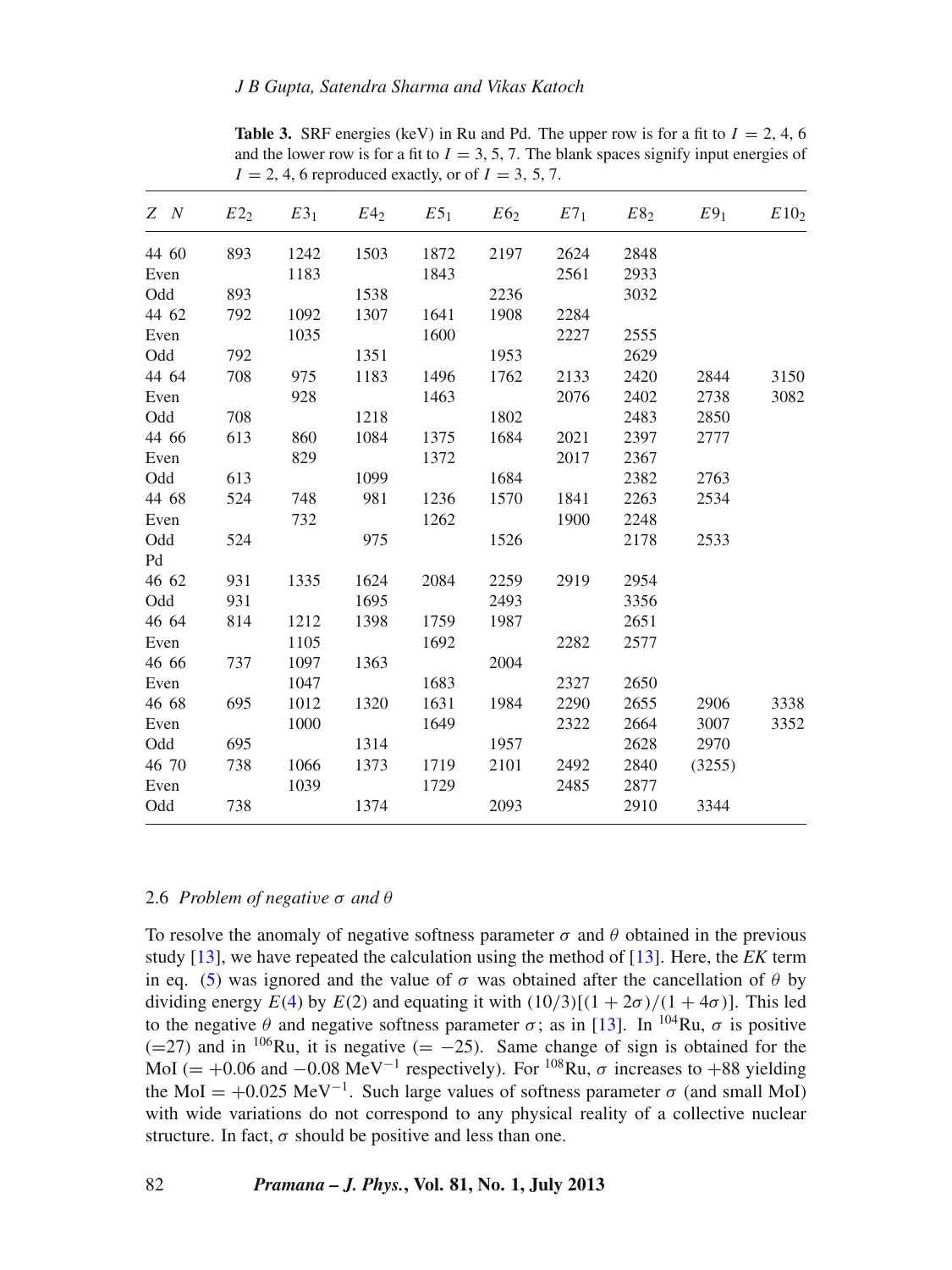<span id="page-8-0"></span>

|            |        | reproduced exactly. |                 |                 |                 |                 |                 |                 |                  |
|------------|--------|---------------------|-----------------|-----------------|-----------------|-----------------|-----------------|-----------------|------------------|
| N<br>Z     | $E2_2$ | $E3_1$              | E4 <sub>2</sub> | E5 <sub>1</sub> | E6 <sub>2</sub> | E7 <sub>1</sub> | E8 <sub>2</sub> | E9 <sub>1</sub> | E10 <sub>2</sub> |
| 56 68      | 873    | 1162                | 1325            | 1672            | 1858            | 2285            | 2479            | 2975            | 3177             |
| <b>SRF</b> |        | 1085                |                 | 1584            |                 | 2143            | 2437            | 2738            | 3044             |
| Diff.      |        | $-77$               |                 | $-88$           |                 | $-142$          | $-42$           | $-237$          | $-133$           |
| 56 70      | 874    | 1236                | 1346            | 1808            | 1890            | 2485            | 2530            | $3243^a$        | 3262             |
| <b>SRF</b> |        | 1097                |                 | 1612            |                 | 2178            | 2473            | 2773            | 3078             |
| Diff.      |        | $-139$              |                 | $-196$          |                 | $-307$          | $-57$           | $\sim$ $-$      | $-184$           |
| 56 72      | 885    | 1324                | 1372            | 1931            | 1939            | 2631            | 2600            | 3387            | 3346             |
| <b>SRF</b> |        | 1115                |                 | 1649            |                 | 2240            | 2548            | 2863            | 3183             |
| Diff.      |        | $-209$              |                 | $-282$          |                 | $-391$          | $-52$           | $-524$          | $-163$           |
| 56 74      | 908    | 1361                | 1478            | 2013            | 2101            |                 | 2800            |                 | 3603             |
| <b>SRF</b> |        | 1183                |                 | 1785            |                 | 2423            | 2750            | 3080            | 3412             |
| Diff.      |        | $-178$              |                 | $-228$          |                 |                 | $-50$           |                 | $-191$           |
| 54 64      | 928    | 1366                | 1441            | 1922            | 1997            | 2560            | 2625            | 3240            | 3255             |
| <b>SRF</b> |        | 1177                |                 | 1716            |                 | 2283            | 2572            | 2863            | 3157             |
| Diff.      |        | $-189$              |                 | $-206$          |                 | $-277$          | $-53$           | $-377$          | $-98$            |
| 54 66      | 876    | 1272                | 1401            | 1817            | 1986            | 2461            | 2654            | 3174            | 3326             |
| <b>SRF</b> |        | 1128                |                 | 1689            |                 | 2289            | 2598            | 2911            | 3226             |
| Diff.      |        | $-144$              |                 | $-128$          |                 | $-172$          | $-56$           | $-263$          | $-100$           |
| 54 68      | 843    | 1214                | 1403            | 1775            | 2057            | 2459            | 2795            | 3216            | 3609             |
| <b>SRF</b> |        | 1107                |                 | 1721            |                 | 2404            | 2761            | 3126            | 3497             |
| Diff.      |        | $-107$              |                 | $-54$           |                 | $-55$           | $-34$           | $-90$           | $-112$           |
| 54 70      | 847    | 1248                | 1438            | 1837            | 2144            | 2575            | 2912            | 3344            | 3670             |
| <b>SRF</b> |        | 1123                |                 | 1781            |                 | 2523            | 2911            | 3315            | 3725             |
| Diff.      |        | $-125$              |                 | $-56$           |                 | $-52$           | $+1$            | $-29$           | $+55$            |
| 54 72      | 880    | 1318                | 1488            | 1903            | 2214            | 2661            | 3062            |                 |                  |
| <b>SRF</b> |        | 1165                |                 | 1841            |                 | 2604            | 3006            |                 |                  |
| Diff.      |        | $-153$              |                 | $-62$           |                 | $-57$           | $-56$           |                 |                  |
| 54 74      | 970    | 1430                | 1604            | 1997            | 2281            | 2731            |                 |                 |                  |
| <b>SRF</b> |        | 1278                |                 | 1939            |                 | 2627            | 2977            |                 |                  |
| Diff.      |        | $-152$              |                 | $-58$           |                 | $-104$          |                 |                 |                  |
|            |        |                     |                 |                 |                 |                 |                 |                 |                  |

**Table 4.** The SRF values of level energies (keV) (middle row) for light ( $N < 82$ ) nuclei, are compared with experiment (upper row). The differences from experiment are listed in third row. The blank spaces for  $I = 2, 4, 6$  correspond to input values reproduced exactly.

<sup>a</sup>In <sup>126</sup>Ba, a 3243 keV level is shown as part of the  $K = 2$  band, without a spin assignment.

Further arithmetic analysis shows that if one writes  $X = (1 + 2\sigma)/(1 + 4\sigma)$  $[E(4<sub>\gamma</sub>)/E(2<sub>\gamma</sub>)]/(10/3)$  and solves for  $2\sigma = (1 - X)/(2X - 1)$ , then  $X > 1/2$  yields positive value of  $\sigma$  and  $X < 1/2$  yields negative value of  $\sigma$ . The numerator is always positive  $(X < 1)$ , but the denominator is positive only for  $X > 1/2$ .

Thus,  $X > 0.500$  yields positive  $\sigma$  (and MoI). If  $X < 0.500$ , it yields negative  $\sigma$  and negative MoI. Note that  $X = 0.50453$ , 0.4948 and 0.50141 in <sup>104,106,108</sup>Ru respectively. The  $(2X - 1)$  factor in the denominator easily explains the large variation in the values cited above for Ru isotopes. (For  $X = 1/2$ , the denominator  $(2X - 1)$  reduces to zero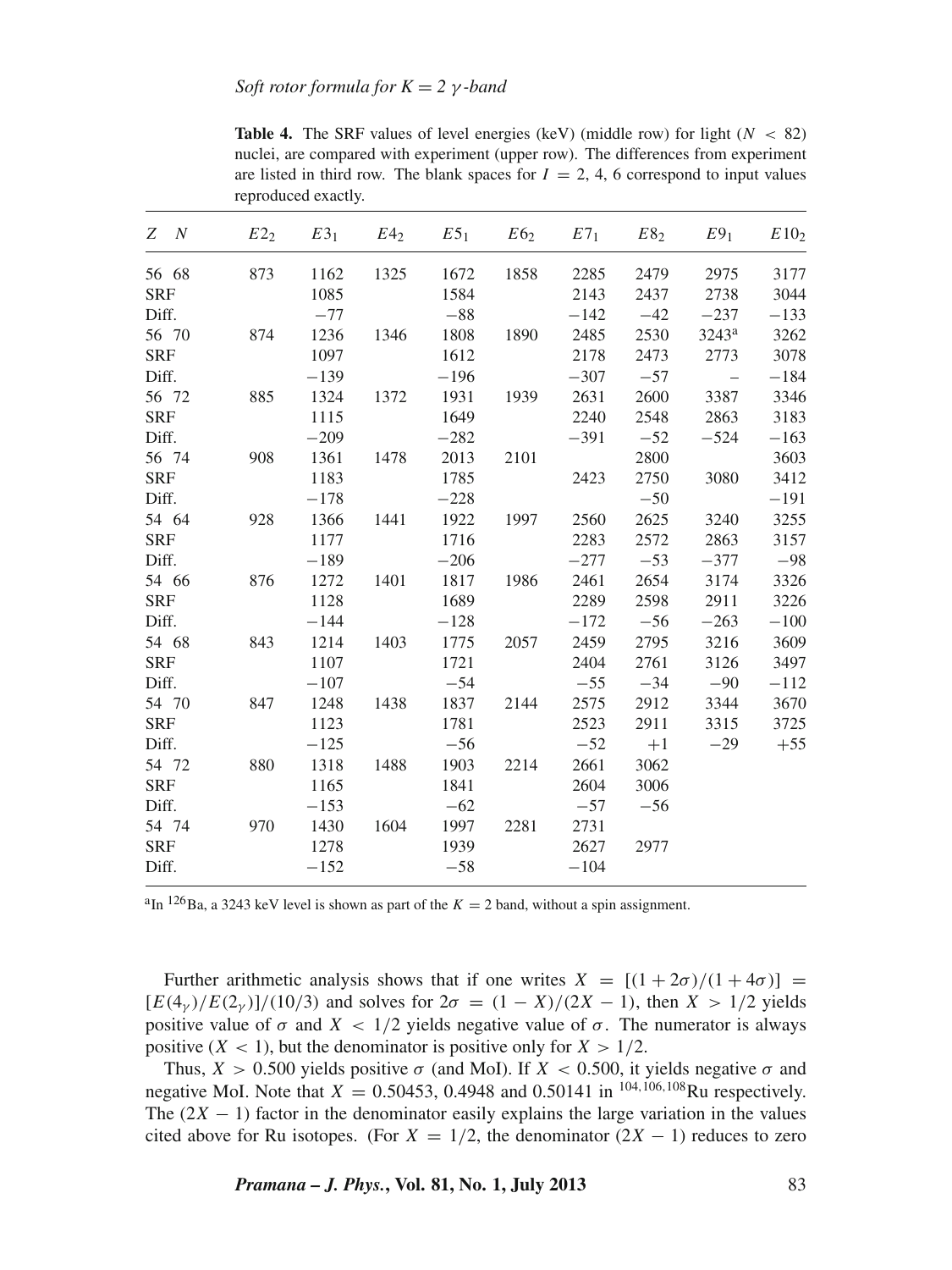<span id="page-9-1"></span>

**Figure 4.** The plot of energy difference  $[E(2_2) - EK]$  vs.  $E(2_g)$ .

and yields very large  $\sigma$ ). Further, with fixed  $E(4<sub>\gamma</sub>)$  and  $E(2<sub>\gamma</sub>)$  values one should get back these values. The slightly different values of  $I = 2$ , 4 energies in  $\gamma$ -band, obtained in [\[13](#page-11-10)], indicate some fitting effort in [13].

Also, they have treated the even spin and odd spin separately [\[13](#page-11-10)]. Separate calculation is required only if there is finite odd–even staggering. For <sup>156</sup>Gd, their values of  $\theta$  and  $\sigma$ are listed in table [2,](#page-4-0) which have no correspondence with our values for  $\gamma$ -band or with rotor values for ground band or  $\gamma$ -band. The SRF eq. [\(3\)](#page-1-0) is valid for ground band. For a non-zero band head, one has to work with energy differences.

#### 2.7 *Constant energy EK*

It may be interesting to estimate the constant energy *EK* in eq. [\(5\)](#page-1-3), which is equivalent to an extrapolated energy value of the  $K = 2$  band for  $I = 0$ . This energy difference should be related to the ground band energy  $E(2_g)$ . In rigid triaxial model [\[19\]](#page-11-16), one expects  $E(3<sub>v</sub>) = E(2<sub>v</sub>) + E(2<sub>e</sub>)$  (in the absence of odd–even staggering), which is also true for axially symmetric rotor. A plot of this energy difference vs.  $E(2_g)$  is given in figure [4.](#page-9-1) The data lie on or near the diagonal line. This further illustrates the validity and usefulness of the present work.

## <span id="page-9-0"></span>**3. Conclusion and discussion**

#### 3.1 *Conclusion*

We have illustrated a proper procedure for evaluating the level energies in an excited band with band head energy greater than zero. This yields positive moment of inertia (MoI)  $\theta$ and positive softness parameter ( $\sigma$  < 1) for all nuclei, deformed or shape transitional. In the deformed nuclei, the derived  $\theta_0$  for the  $\gamma$ -band is almost equal to the derived moment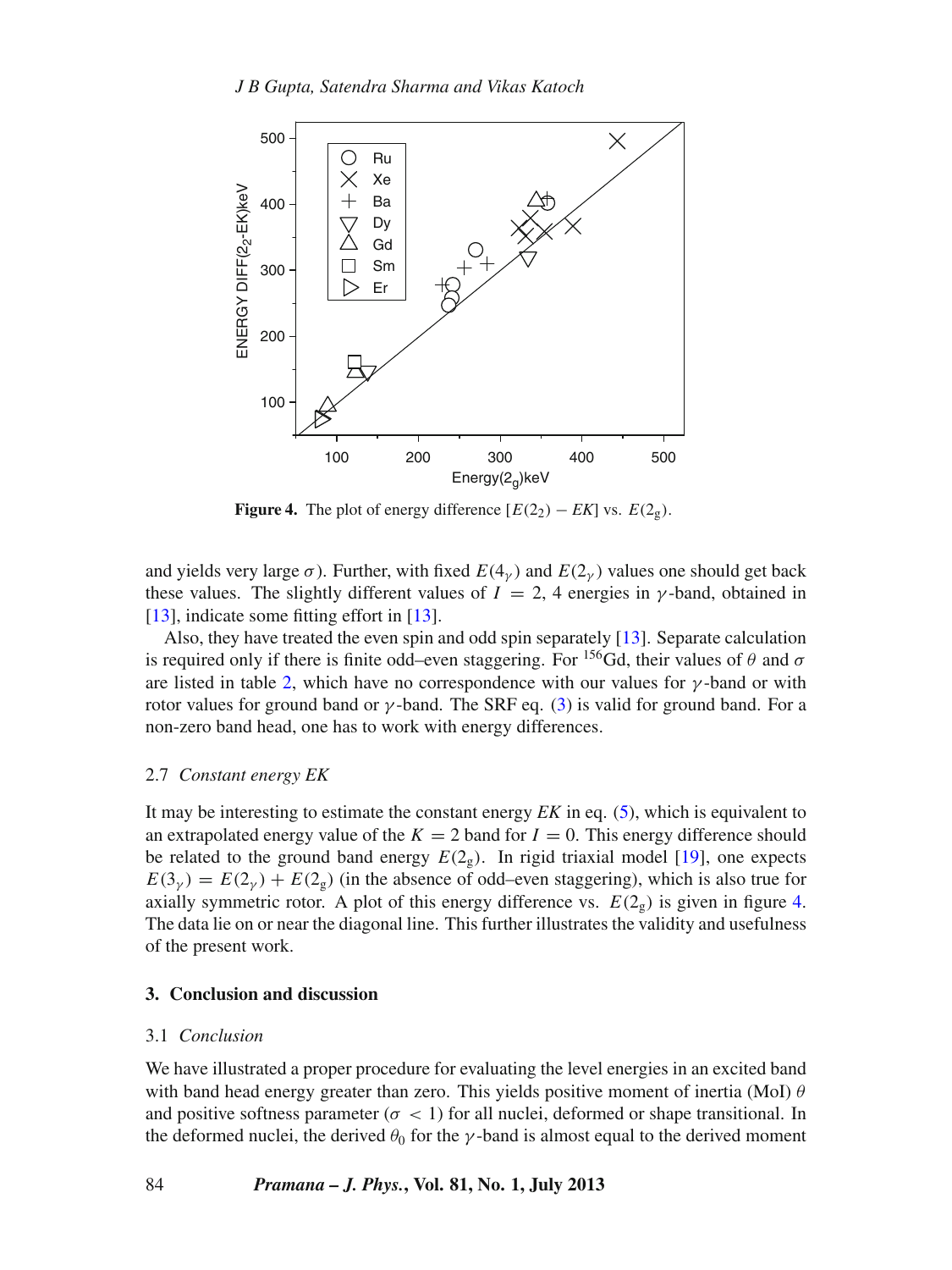of inertia for the ground band (figure [1\)](#page-5-0), which is also true for the corresponding rotor model values (figure [2\)](#page-5-1).

In the almost spherical nuclei, e.g.  $N = 88$  Dy and Gd, the  $\theta_0$  in the  $\gamma$ -band differs from the one in the ground band and from the approximate rotor values. In Ba and Xe, also the MoI is positive and varies smoothly with neutron number *N*. It is small  $(<10 \text{ MeV}^{-1})$ and is near or slightly less than the ground band MoI (figure [1\)](#page-5-0). So is the case for Ru and Pd. The softness parameter  $\sigma$  is positive in all cases and is less than 1.0 as it should be. Also, the values of  $\sigma$  for the  $\gamma$ -band are correlated to the ground band values (figure [3\)](#page-6-0). These results differ from the ones in ref. [\[13](#page-11-10)], wherein negative  $\sigma$  (and  $|\sigma| \gg 1$ ) and negative MoI were obtained.

#### 3.2 *Discussion*

In ref. [\[5](#page-11-2)], it was shown that for the ground band,  $\sigma$  is less than 0.5 for most nuclei with  $R_{4/2} > 2.5$ . For the *γ*-band of the nuclei dealt with here, our results lead to the same conclusion. In deformed nuclei, the  $K = 2 \gamma$ -band is basically a rotational band on the  $\gamma$ -vibration band head and its structure depends on the deformation of the nuclear core, which is almost the same as that of the ground band. In shape transitional nuclei and almost spherical vibrators, the MoI of the two bands can differ. The values of energy ratio  $R_{4/2}$ ,  $R_{\nu}$ , moment of inertia  $\theta_0$  and softness parameter  $\sigma$  for the two *K*-bands provide information on the structure of these bands. We have also illustrated the values of odd– even energy staggering index |*S*(4)|, which is small for well-deformed nuclei, so that the odd–even spin members form a single  $K = 2$  band. Only in the almost spherical nuclei, the odd spin levels form almost a split separate band  $[14,16]$  $[14,16]$  $[14,16]$ . In such cases, these have to be fitted separately. Earlier, Gupta and Kavathekar in [\[12](#page-11-9)] provided an explanation for the odd–even spin energy staggering in terms of the split of the two-phonon and three-phonon multiplets. As one progresses from the spherical to the deformed region, degenerate states get split, but the  $K = 2$ ,  $I^{\pi} = 2^{+}$  state remains far from the  $(I = 3^{+}, 4^{+})$ . The partial degeneracy of the latter pair of states persists till the rotor regime is attained. Of course there are other local interactions, which give a variation with *N*, *Z* and also with spin. The relevance of the energy constant *EK* is further demonstrated in figure [4,](#page-9-1) which relates it to the energy  $E(2_{\circ}).$ 

This aspect of the  $K = 2 \gamma$ -band also differs from the treatment in [\[13](#page-11-10)] and leads to a proper perspective. The same procedure also applies to the  $K = 0$   $\beta$ -bands and other *K*-bands. These results for  $\gamma$ -bands of light Ba, Xe, Pd and Ru nuclei provide initial data for further detailed studies of the structure of these nuclei.

#### **Acknowledgement**

JBG appreciates the association with Ramjas College. SS is grateful to Shri Pankaj Goel, Chairman, for providing facility for research at the Institute.

#### **References**

- <span id="page-10-0"></span>[1] A Bohr and B R Mottelson, *Nuclear structure* (W A Benjamin, New York, 1975) Vol. II
- <span id="page-10-1"></span>[2] H Ejiri, M Ishihara, M Sakai, R Katori and T Inamura, *J. Phys. Soc. Japan* **24**, 1189 (1968)